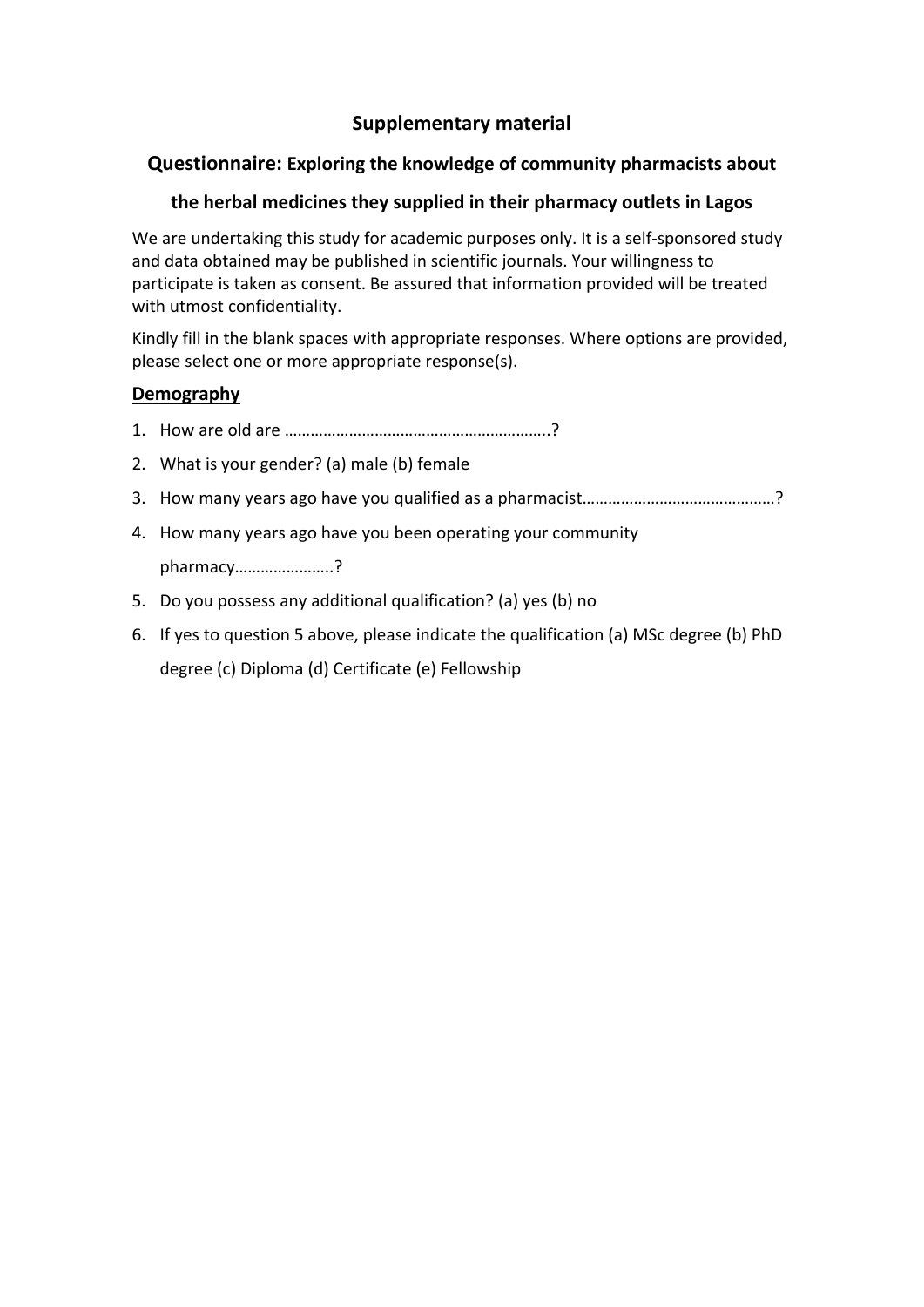#### **Types of herbal remedy supplied by the pharmacy**

1. Among the herbal medicines listed below, indicate which one(s) that is (are)

| <b>Herbal remedy</b>                                | yes | no |
|-----------------------------------------------------|-----|----|
| Yoyo Cleanser bitters <sup>®</sup>                  |     |    |
| Ginseng                                             |     |    |
| Jobelyn <sup>®</sup>                                |     |    |
| Ciklavit <sup>®</sup>                               |     |    |
| Ginkgo                                              |     |    |
| Herbal tea                                          |     |    |
| Aloe vera                                           |     |    |
| Yemkem ® products (FIJK flusher)                    |     |    |
| GNLD <sup>®</sup> products (herbal rest and relax)  |     |    |
| Forever living products <sup>®</sup> (Forever lite) |     |    |
| Alomo bitter <sup>®</sup>                           |     |    |
| Tianshi <sup>®</sup> product (Capsilite)            |     |    |
| Echinacea                                           |     |    |
| Oroki herbal mixture <sup>®</sup>                   |     |    |
| St John's wort                                      |     |    |
| Valerian                                            |     |    |
| Ajase poki-poki <sup>®</sup>                        |     |    |

supplied to potential buyers by your pharmacy

- 2. List other herbal medicines that you supply but not included in the list above ………………………………………………………………………………………………………………………..
- 3. Indicate which category of people are the herbal medicines often purchased for? (a) children (b) middle‐aged adults (c) elderly people
- 4. What is the gender of the potential users of the herbal medicines that you supply? (a) male (b) female

# **Pharmacist's opinion of herbal medicine**

- 1. What is your opinion of the effectiveness of herbal medicines for the purported indications? (a) just effective (b) fairly effective (c) very effective
- 2. Herbal medicines are usually safe to use (a) yes (b) no (c) uncertain
- 3. Herbal medicine may be harmful to the users (a) yes (b) no (c) uncertain
- 4. Herbal medicines may be harmless (a) yes (b) no (c) uncertain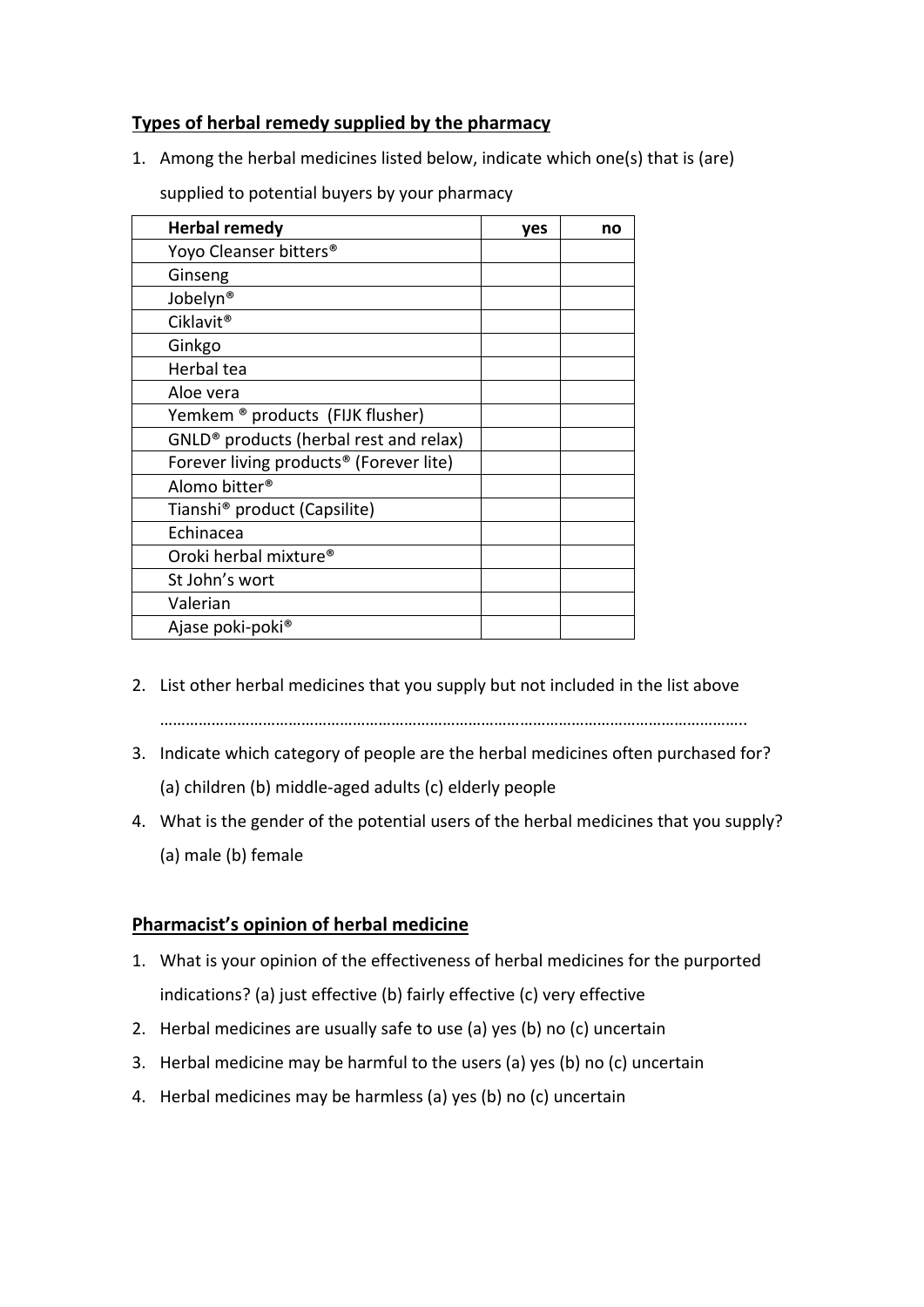## **General knowledge of herbal medicine and knowledge of specific herbal**

## **remedies supplied by the pharmacy**

Listed below are general information about herbal medicine and information about specific herbal remedies with regards to their indications, contraindication, and potential adverse effects. Kindly rate your knowledge using a correct mark (√) for the appropriate answer

| Question                                 | <b>Strongly</b><br>agree | <b>Agree</b> | <b>Uncertain</b> | <b>Disagree</b> | <b>Strongly</b><br>disagree |
|------------------------------------------|--------------------------|--------------|------------------|-----------------|-----------------------------|
|                                          |                          |              |                  |                 |                             |
| Herb-herb interaction may occur          |                          |              |                  |                 |                             |
| with herbal medicine use?                |                          |              |                  |                 |                             |
| Herb-drug interaction may occur          |                          |              |                  |                 |                             |
| when herbal medicine is used with        |                          |              |                  |                 |                             |
| a conventional medicine?                 |                          |              |                  |                 |                             |
| Herbal medicine may be                   |                          |              |                  |                 |                             |
| contraindicated in pregnancy?            |                          |              |                  |                 |                             |
| Yoyo cleanser bitters <sup>®</sup> is an |                          |              |                  |                 |                             |
| immune booster                           |                          |              |                  |                 |                             |
| Ginseng may increase blood               |                          |              |                  |                 |                             |
| pressure at normal dose?                 |                          |              |                  |                 |                             |
| Ginseng is contraindicated in            |                          |              |                  |                 |                             |
| diabetes mellitus                        |                          |              |                  |                 |                             |
| St John's wort is used for               |                          |              |                  |                 |                             |
| controlling mild to moderate             |                          |              |                  |                 |                             |
| hypertension                             |                          |              |                  |                 |                             |
| St John's wort may increase              |                          |              |                  |                 |                             |
| digoxin blood level?                     |                          |              |                  |                 |                             |
| Ginkgo may delay onset of                |                          |              |                  |                 |                             |
| dementia                                 |                          |              |                  |                 |                             |
| Ginkgo may increase the risk of          |                          |              |                  |                 |                             |
| bleeding when used concurrently          |                          |              |                  |                 |                             |
| with warfarin?                           |                          |              |                  |                 |                             |
| Valerian should be used with             |                          |              |                  |                 |                             |
| caution in a patient on                  |                          |              |                  |                 |                             |
| benzodiazepines                          |                          |              |                  |                 |                             |